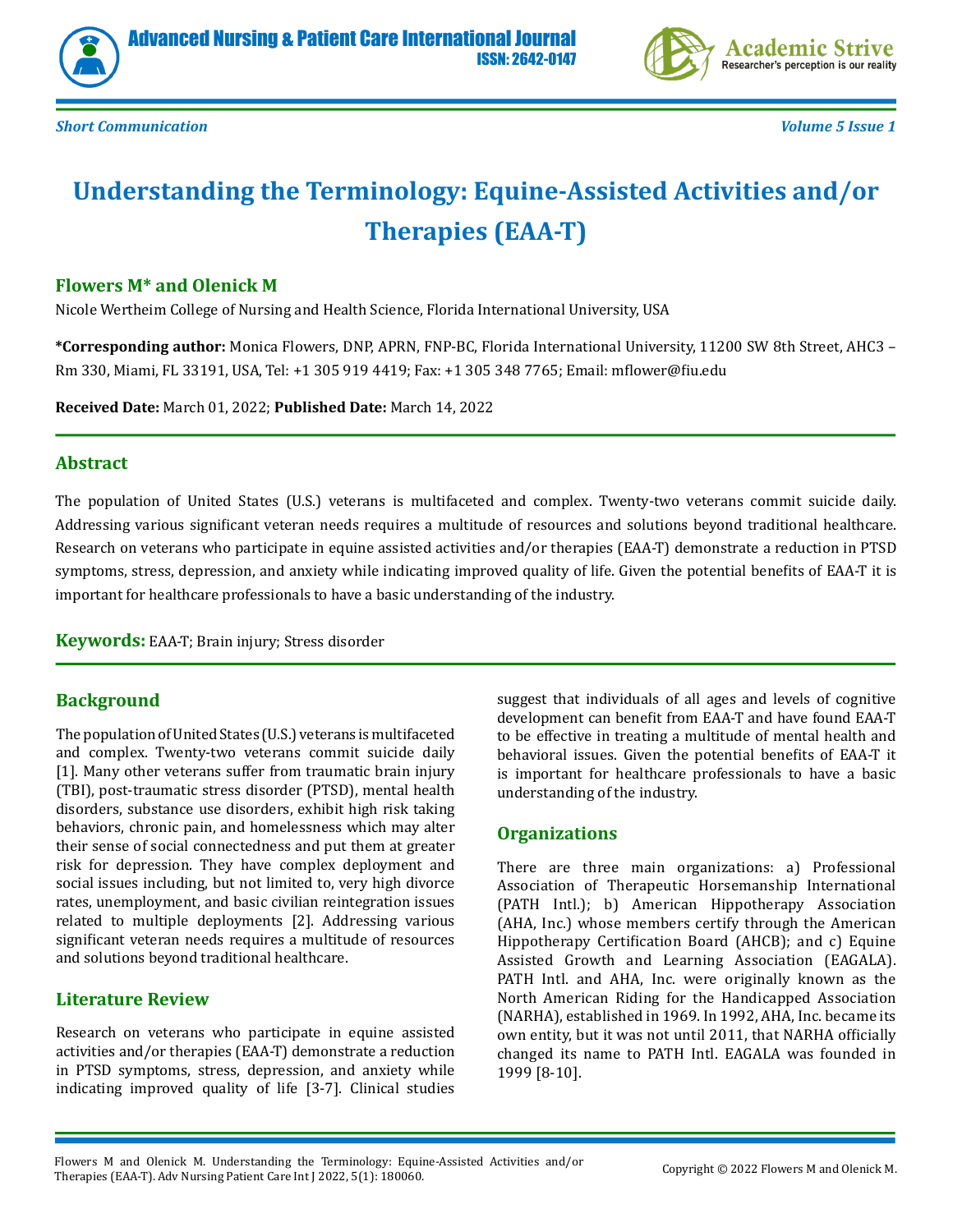

#### **Terminology**

Since healthcare professionals are mandated to use the billing codes that most accurately describe the medical treatment services being rendered, it is important to understand the difference(s) among each organization and determine whether the service rendered is considered therapeutic or therapy.

Here is where it gets complex. Each organization has its own set of terms and regulations regarding equine assisted activities and/or therapies. This article attempts to stay neutral, however, for the purposes of this discussion it will use EAA-T as an acronym for equine assisted activities and/ or therapies, equine assisted psychotherapy (instead of equine-facilitated psychotherapy), and will not incorporate hyphens in the terms (as PATH Intl. does).

**Equine Assisted Activities and/or Therapies (EAA-T):**  PATH Intl. uses the umbrella term Equine-Assisted Activities and Therapies (EAAT), whereas, AHA, Inc. uses Equine Assisted Activities or Therapies (EAA/T). Both PATH Intl. and AHA, Inc. subdivide EAA-T into equine assisted activities (EAA) and equine assisted therapies (EAT). EAGALA does not use this umbrella term.



Association (NARHA).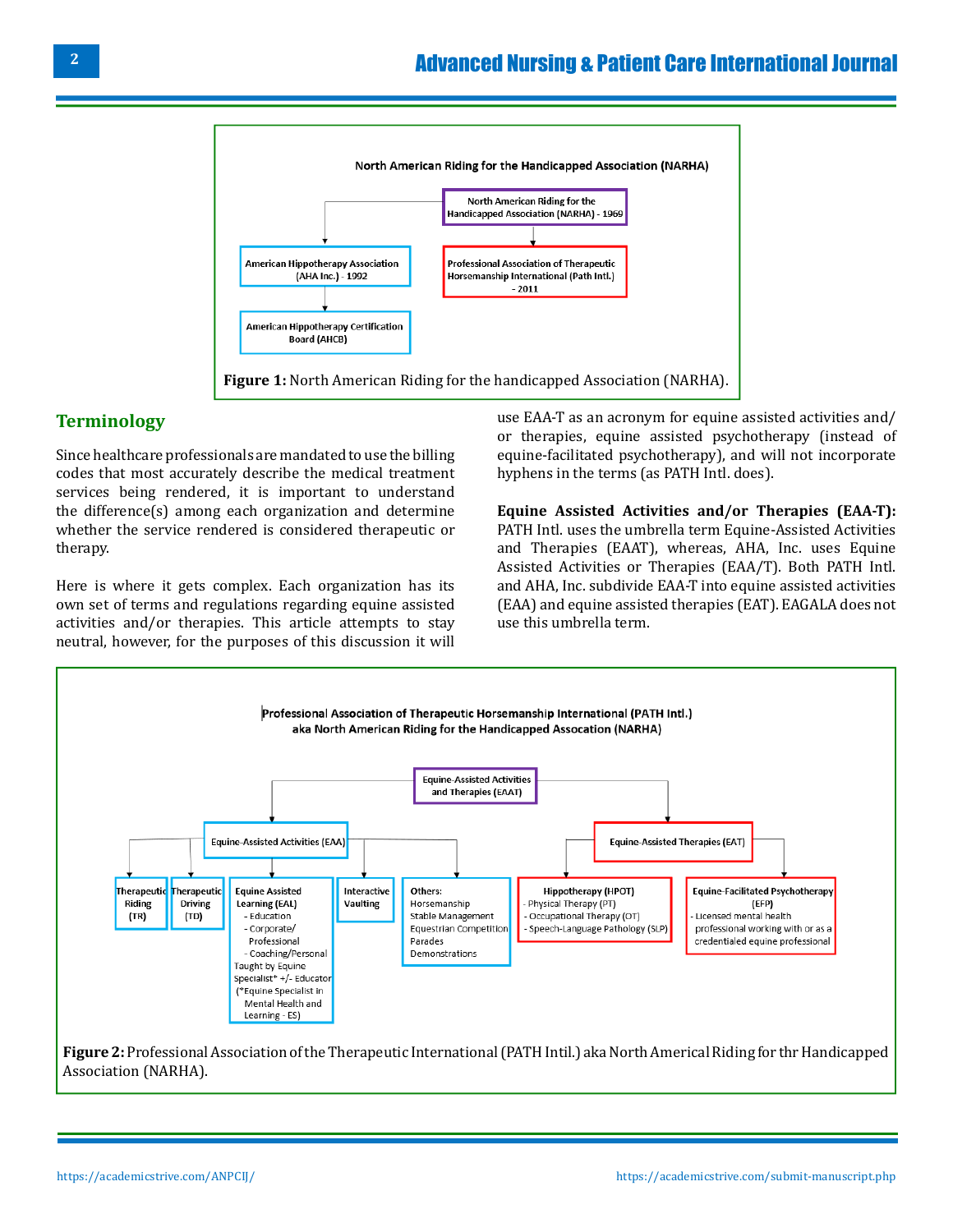

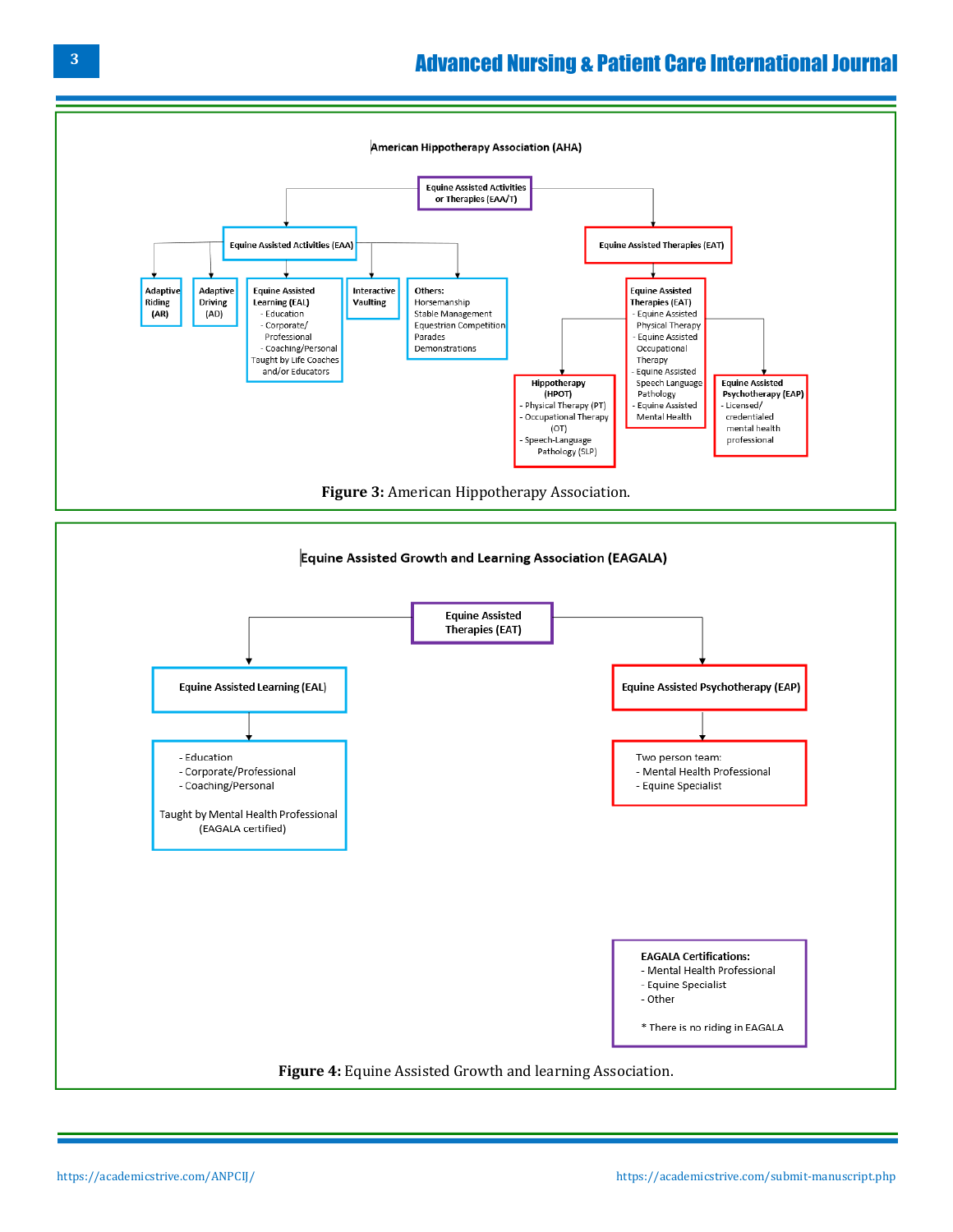**Equine Assisted Activities (EAA):** There are some significant differences with EAA among PATH Intl. and AHA, Inc., most notably the use of 'adaptive' versus 'therapeutic.' There are also differences among their certification requirements: a) PATH Intl. requires EAA instructor certification (e.g. Therapeutic Riding Instructor, Therapeutic Driving Instructor, Interactive Vaulting Instructor); b) AHA, Inc. does not require EAA instructor certification, allowing life coaches and teachers to lead some EAA sessions (e.g. Equine Assisted Learning). EAGALA does not incorporate EAA into its model.

**Equine Assisted Therapies (EAT):** All three organizations include EAT and mandate that EAT be provided (at least) by a licensed healthcare professional in their respective field (i.e. Physical Therapy, Occupational Therapy, Speech/Language Pathology, or Mental Health).

**Hippotherapy (HPOT):** While the term hippotherapy is often used to describe an occupation, there is no such thing. PATH Intl. and AHA, Inc. use the term hippotherapy as it refers to how a Physical Therapist (PT), Occupational Therapist (OT), Speech-Language Pathologist (SLP), use equine movement as a therapy. Hippotherapy is a treatment tool or treatment strategy applied by the aforementioned therapist(s). It is not a therapeutic procedure and does not have its own billing code (AHA, Inc., 2018). PATH Int. and AHA, Inc. endorse certification of the licensed therapist through the American Hippotherapy Certification Board (AHCB). EAGALA does not incorporate HPOT into its model.

**Equine Assisted Psychotherapy (EAP)\*:** All three organizations incorporate EAP and mandate that EAP be provided by a licensed Mental Health Professional (working with or as a credentialed equine specialist). Mental Health Professionals include, but are not limited to, Clinical Psychologists, Professional Counselors, Clinical Social Workers, Marriage and Family Therapists, Psychiatric-Mental Health Advanced Practice Registered Nurses, or Psychiatrists. \*PATH Intl. refers to EAP as equine-facilitated psychotherapy (EFP).

**Equine Assisted Learning (EAL):** Whereas PATH Intl. and AHA, Inc. define EAL as an equine assisted *activity*, EAGALA defines it as an equine assisted *therapy* led by a Mental Health Professional (that is EAGALA certified). Both PATH Intl. and AHA, Inc. do not mandate a college-degree/license to lead an EAL session, however, PATH Intl. does require working with or as an Equine Specialist in Mental Health and Learning [11- 14].

### **Conclusion**

Traditional therapies and prescription drugs have largely failed in preventing the incredible numbers of suicides

and suicide attempts in veterans. Mental health and social disorders have continued to rise in the veteran population (U.S. Department of Veteran Affairs, 2017). The use of EAA-T are uniquely suited to address the entire physiology of the veteran and foster the skills needed to achieve lasting social connection and the reduction of traumatic sequelae.

**Conflicts of Interest:** The author declares no conflict of interest regarding the publication of this paper.

#### **References**

- 1. [U.S. Department of Veteran Affairs \(2017\) Suicide](https://www.mentalhealth.va.gov/suicide_prevention/data.asp) [prevention data.](https://www.mentalhealth.va.gov/suicide_prevention/data.asp)
- 2. [Olenick M, Flowers M, Diaz V \(2015\) U.S. Veterans and](https://pubmed.ncbi.nlm.nih.gov/26664252/)  [their unique issues: Enhancing health care professional](https://pubmed.ncbi.nlm.nih.gov/26664252/) [awareness. Advances in Medical Education and Practice,](https://pubmed.ncbi.nlm.nih.gov/26664252/)  [2015\(6\): 635-639.](https://pubmed.ncbi.nlm.nih.gov/26664252/)
- 3. [Nevins R, Finch S, Hickling EJ, Barnett SD \(2013\)](https://pubmed.ncbi.nlm.nih.gov/24067322/) [The Saratoga WarHorse Project: A Case Study of the](https://pubmed.ncbi.nlm.nih.gov/24067322/) [Treatment of Psychological Distress in a Veteran of](https://pubmed.ncbi.nlm.nih.gov/24067322/) [Operation Iraqi Freedom. Adv Mind Body Med 27\(4\):](https://pubmed.ncbi.nlm.nih.gov/24067322/) [22-5.](https://pubmed.ncbi.nlm.nih.gov/24067322/)
- 4. [Malinowski K, Yee C, Tevlin JM, Birks EK, Durando MM,](https://pubmed.ncbi.nlm.nih.gov/30973147/)  [et al. \(2018\) The Effects of Equine Assisted Therapy on](https://pubmed.ncbi.nlm.nih.gov/30973147/) [Plasma Cortisol and Oxytocin Concentrations and Heart](https://pubmed.ncbi.nlm.nih.gov/30973147/)  [Rate Variability in Horses and Measures of Symptoms](https://pubmed.ncbi.nlm.nih.gov/30973147/)  [of Post-Traumatic Stress Disorder in Veterans. J Equine](https://pubmed.ncbi.nlm.nih.gov/30973147/) [Veterinary Sci 64: 17-26.](https://pubmed.ncbi.nlm.nih.gov/30973147/)
- 5. [Lanning BA, Wilson AL, Krenek N, Beaujean AA \(2017\)](https://www.tandfonline.com/doi/abs/10.1080/0164212X.2017.1283282) [Using therapeutic riding as an intervention for combat](https://www.tandfonline.com/doi/abs/10.1080/0164212X.2017.1283282)  [veterans: An international classification of functioning,](https://www.tandfonline.com/doi/abs/10.1080/0164212X.2017.1283282)  [disability, and health \(ICF\) approach. Occupational](https://www.tandfonline.com/doi/abs/10.1080/0164212X.2017.1283282)  [Therapy in Mental Health 33\(3\): 259-278.](https://www.tandfonline.com/doi/abs/10.1080/0164212X.2017.1283282)
- 6. [Lanning BA, Krenek N \(2013\) Examining effects of](https://pubmed.ncbi.nlm.nih.gov/24458903/) [equine-assisted activities to help combat veterans](https://pubmed.ncbi.nlm.nih.gov/24458903/) [improve quality of life. Journal of Rehabilitation Research](https://pubmed.ncbi.nlm.nih.gov/24458903/) [and Development 50](https://pubmed.ncbi.nlm.nih.gov/24458903/)*(*8): vii-xiii.
- 7. [Gehrke EK, Noquez AE, Ranke PL, Myers MP \(2018\)](https://jmvfh.utpjournals.press/doi/full/10.3138/jmvfh.2017-0015) [Measuring the psychosocial changes in combat veterans](https://jmvfh.utpjournals.press/doi/full/10.3138/jmvfh.2017-0015)  [participating in an equine therapy program. Journal of](https://jmvfh.utpjournals.press/doi/full/10.3138/jmvfh.2017-0015) [Military Veteran and Family Health 4\(1\): 60-69.](https://jmvfh.utpjournals.press/doi/full/10.3138/jmvfh.2017-0015)
- 8. [Professional Association of Therapeutic Horsemanship](https://pathintl.org/) [International \(PATH Intl.\). \(2019\) About PATH Intl.](https://pathintl.org/)
- 9. [American Hippotherapy Association, Inc. \(AHA, Inc.\)](https://hippotherapycertification.org/) [\(2018\) AHA, Inc. terminology guidelines.](https://hippotherapycertification.org/)
- 10. [Equine Assisted Growth and Learning Association](https://www.eagala.org/index)